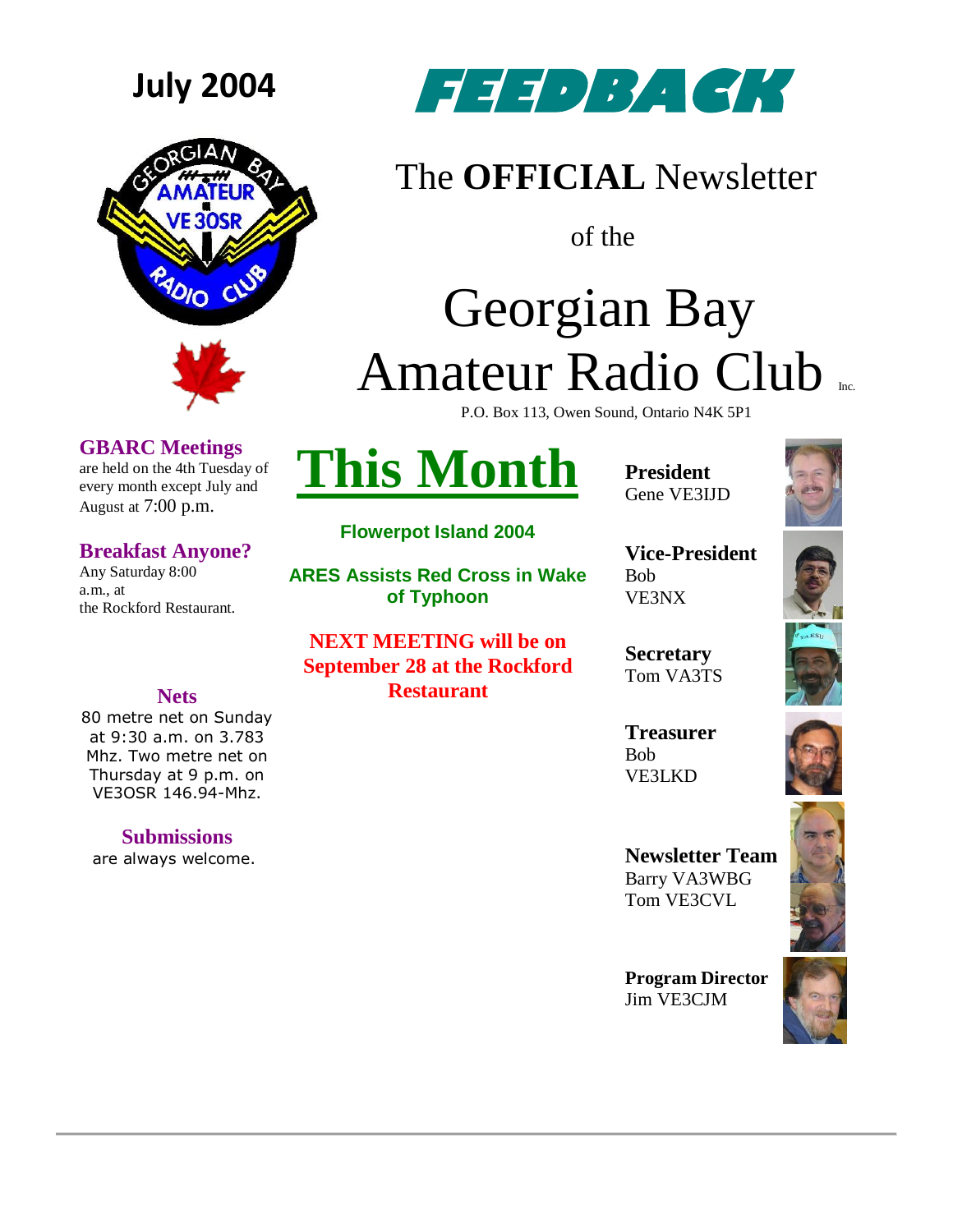## **Flowerpot Island 2004**

Flowerpot island took place this year July 31 to Augest 2. The trip and food was planned by Chris MUM and Jim CJM and as always they did a great job. We had two stations set up and made many contacts between watching the beautiful scenery and walking all accross the island. There were many people from the club that stayed over the weekend and had a great time.